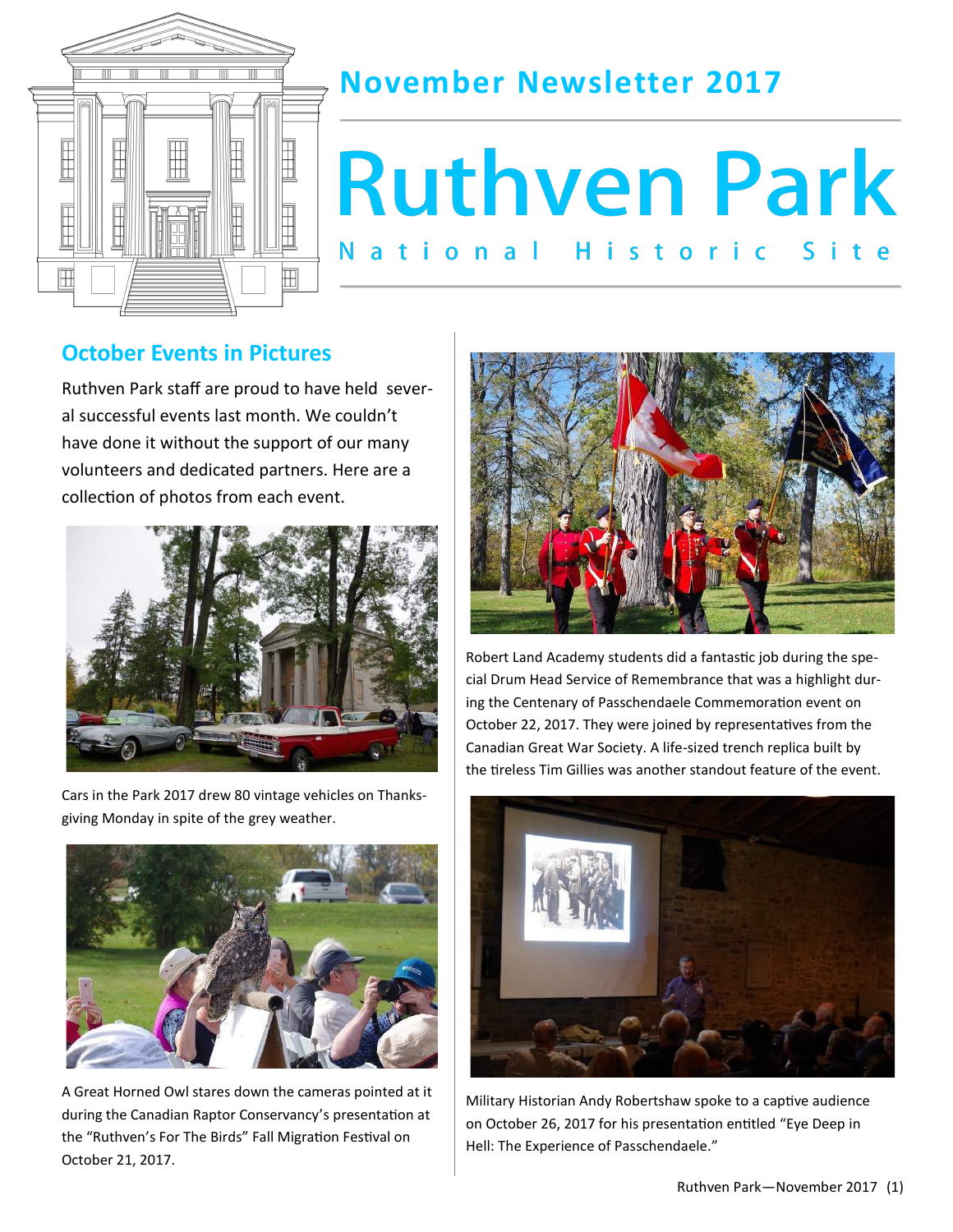## **Motus Tower Starting to Detect Birds Flying Overhead at Ruthven**

If you read our July 2017 newsletter, you will know that thanks to funding contributions from the Haldimand Bird Observatory and the Lower Grand River Land Trust Inc., a Motus Wildlife Tracking System Tower was installed in the field area to the South of the main parking lot at Ruthven Park. Motus allows researchers to track the movements of radio-tagged birds, bats, and insects with amazing precision. This technology is a program of Bird Studies Canada (BSC) in partnership with collaborating researchers and organizations. Of course, Ruthven Park birders are most keen on Motus for its ability to monitor migratory birds moving through the landscape.

After presenting on the future of ornithology in Canada at the 2017 "Ruthven's For the Birds" Fall Migration Festival on October 21, 2017, Stuart Mackenzie, Migration Program Manager at BSC, sent Ruthven's Chief Bird Bander Rick Ludkin preliminary data from our Motus Tower. Since it was deployed on July 10, 2017, the station has detected approximately 20 different tagged birds. Most were Barn Swallows, but there were 4 or 5 birds that had identical tags that need to be sorted. An exciting data point from September 8, 2017 showed a Loggerhead Shrike from either Carden or Napanee passing by. Loggerheads are songbirds with the hunting behaviours of raptors.



A Loggerhead Shrike perched on a chain link fence. We look forward to continuing to benefit from the data the Motus Tower provides the birding program!

## **Team from Environment and Climate Change Canada Study Mussels Along The Grand River**

In July, August, and October 2017, a team of scientists and students from Environment and Climate Change Canada (ECCC) and the Universities of Trent, Guelph, and Waterloo visited Ruthven Park and other areas along the Grand River to assess freshwater mussel populations from Caledonia to Cayuga and at sites in Boston Creek. Because freshwater mussels are sensitive to water quality, their abundance and species diversity can be used as an indicator of ecosystem health, so they're important to monitor.



A Wabash Pigtoe freshwater mussel, which is a Species At Risk.



Aug 10, 2017. L to R: Dr. Ryan Prosser (ECCC, University of Guelph) holding a Wabash Pigtoe collected on the Grand River adjacent to Ruthven Park. Joseph Salerno (ECCC, University of Guelph Graduate Student), Erika Burton and Hufsa Khan (ECCC, Co-op students from the University of Waterloo) are shown in the background searching for mussels.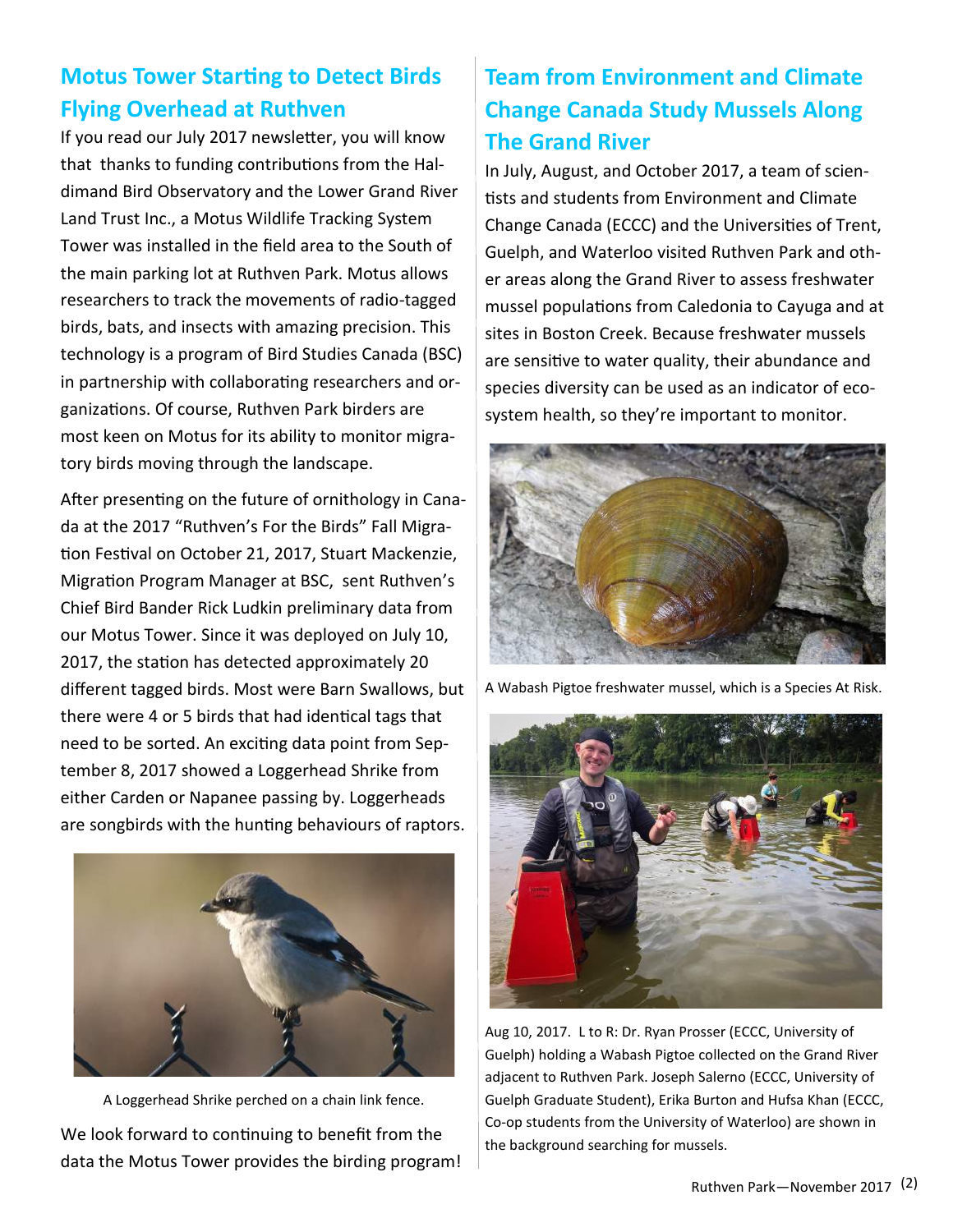## **PhD Student "Learns From The Experts" During Two Intense Weeks at Ruthven Park's Bird Banding Station**

#### *By: Lauren Witterick*



This fall, I had the opportunity to volunteer at the Ruthven Park Banding Station. I had first met Rick when working on my Mas-

ters Degree at the University of Western Ontario, when he helped me to acquire the Brown-headed Cowbirds needed for my research. I kicked off my PhD studies at UWO by returning to Ruthven to learn from the experts, with the goal of learning how to extract birds from mist nets. However, over the course of two weeks of "banding immersion" I learned so much more. I was lucky enough to experience the whole range of banding days, from a slow day where we banded only 8 new birds to setting a new daily record for Ruthven on Oct 12, where we banded 379 new birds! Being immersed at the banding station full time allowed me to acquire new skills quite quickly, and to gain a better appreciation for all of the work that goes on everyday at the Ruthven Park Banding Station. Rick, Nancy, and Mike were all fantastic teachers, always answering my many questions with a smile, when they themselves were very busy. I would also like to give a shout-out to Karen, Marnie, and Nancy for keeping things fun when we were drowning in birds on the record setting day – it was definitely overwhelming at times, but working with such an awesome team made it a memorable experience for me! I would like to thank everyone at Ruthven for making this learning opportunity so wonderful, and a special thanks to all of the volunteers who brought in baked goods, keeping us well fed and working hard.

## **Ruthven Park In The News: Let's Discover ON, Toronto Life, and Narcity Toronto**

Three popular online blogs published stories that featured Ruthven Park for various reasons over the last few weeks. We encourage you to check them out by copying and pasting the links into your web browser.

#### **Let's Discover ON**

"A Grand time in Haldimand County" recaps Tony and Petula Fera's trip to various highlights in our beautiful County, including Ruthven Park.

Online Link: https:// letsdiscoveron.com/2017/10/23/a-grand-time-inhaldimand-county/

*Bonus: Includes a video with footage from Ruthven.*

#### **Toronto Life**

"All the GTA locations that show up in CBC's latest Atwood adaptation, *Alias Grace*" helps watchers learn about the historic places where many of the series' scenes were filmed.

Online Link: https://torontolife.com/culture/movies -and-tv/gta-locations-cbc-margaret-atwood-aliasgrace/

*Bonus: Includes insider details about Alias Grace.*

#### **Narcity Toronto**

"You Can Go On Haunted Ghost Walks After Dark At This Abandoned Town In Ontario" highlights the Ghost Town of Indiana at Ruthven Park and luckily came out on the day of our last ghost walk of the season with Niagara's Ghost Walks company.

Online Link: https://www.narcity.com/ca/on/ toronto/travel/this-abandoned-town-in-ontario-ishosting-haunted-ghost-walks-this-fall

Bonus: Includes links to ghost tour companies.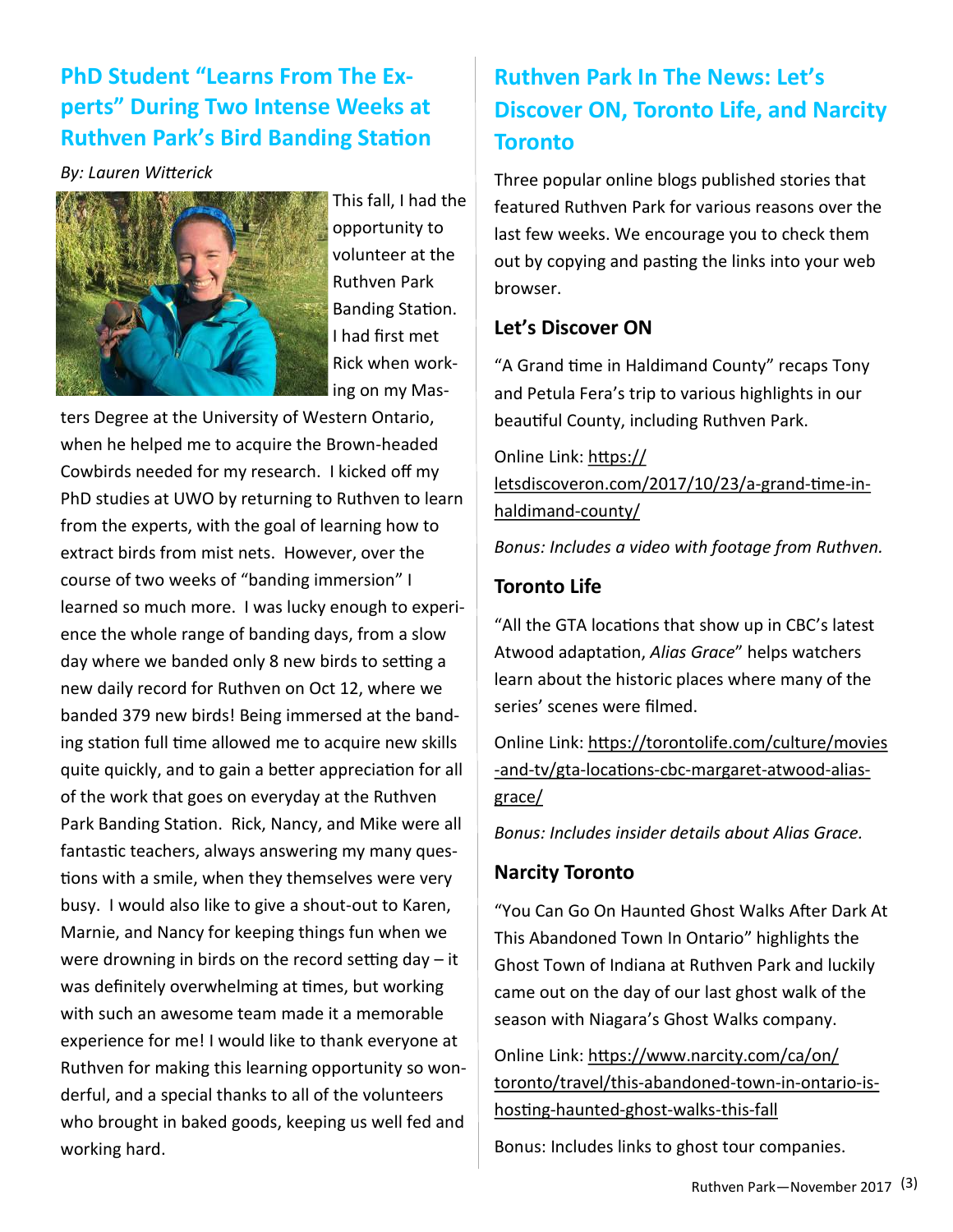## **Northern Saw-whet Owl Banding 2016 at Ruthven Park Banding Station: Reflections One Year Later**

*By: Nancy Furber, Bird Bander*



The fall of 2016 marked our 6th season of Northern Saw-whet Owl (*Aegolius acadicus*) banding at the Ruthven Park Banding Station. What started as a vision six years ago with the anticipation of banding the first owl has developed into a dedicated program. This season marked a new banding record for Ruthven Park! (Please check out the Ruthven Park Nature Blog article from November 17, 2016 – Finishing With A Flair) A total of 90 Northern Saw-whet Owls were banded, surpassing the old record of 88 owls banded in 2012. In total, this brings our six-year banding total to 365 birds.

In the park, there were two study areas where an array of mist nets and sound systems (male Sawwhet territorial vocalization on a continuous loop) were established. One site was located along the Grand River with a series of five nets using the main sound system and the second, smaller sound system, was placed among six passerine banding nets, 200

meters inland from the river. On twenty evenings, between October 8th and November 16th (Figure 1), these areas were operational between 8 p.m. and 1 a.m., with net checks occurring every hour. We adjusted our hours based on weather conditions and to maximize our time to take advantage of peak Saw -whet Owl migration. The busiest night was October 30th, when a total of 17 owls were caught and processed – 16 Northern Saw-whet Owls and 1 Eastern Screech Owl. Owls were trapped on sixteen of the twenty evenings the nets were opened.



Figure 1.



Photo by Bob Fotheringham.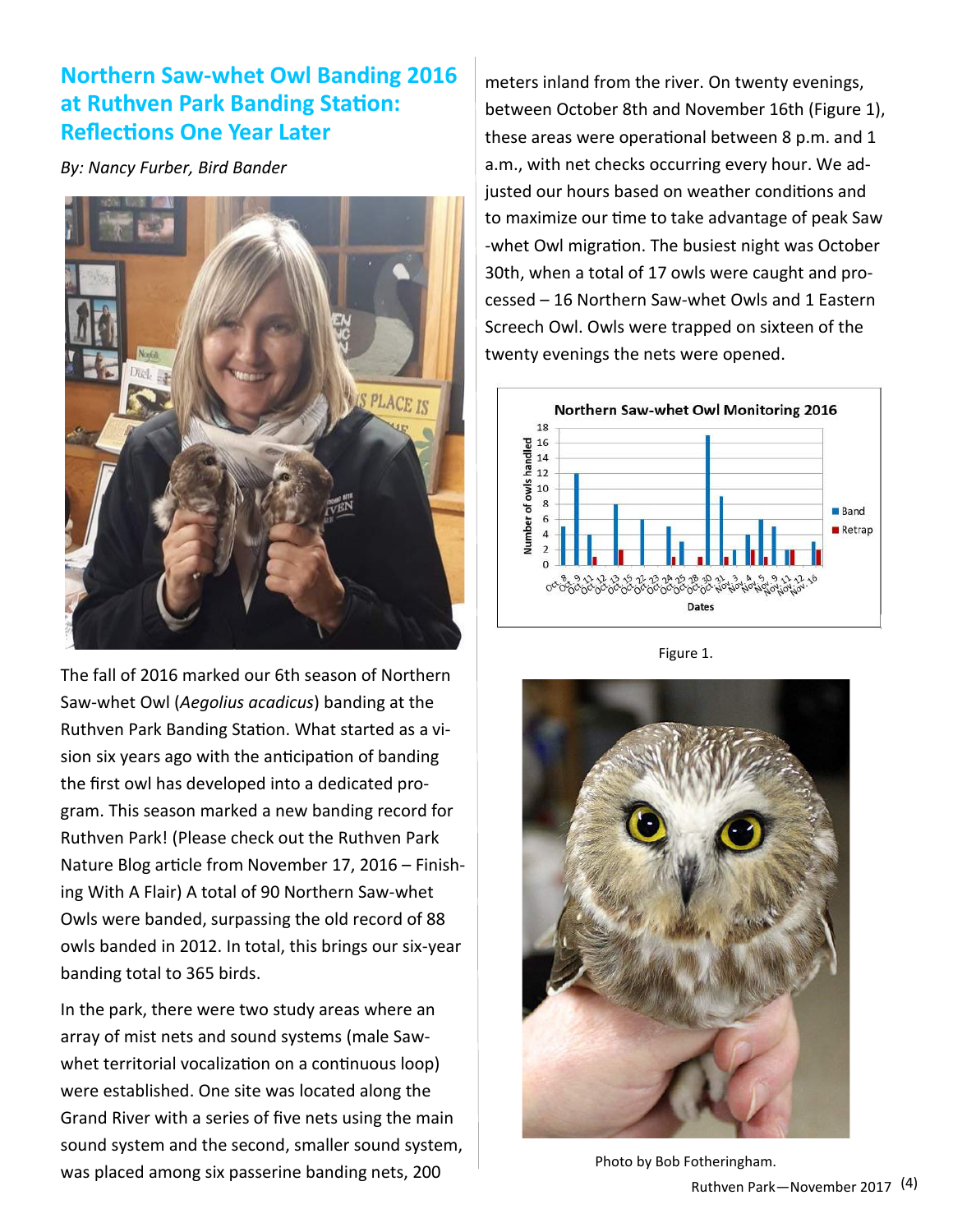Of the 104 owls we handled, we banded 90 Northern Saw-whet Owls and 1 Eastern Screech Owl. There were 14 Northern Saw-whet Owl retraps with six foreign (previously banded at another site) and 7 Ruthven 2016 bands. Of the 90 Saw-whet Owls banded, 67% were females, 13% were males, and 20% were unknown. For the age statistics, 64% were hatch year (HY), 16% were second year (SY), 14% were after second year (ASY), and 6% were after hatch year (AHY). The six foreign re-trap owls were initially banded in the United States (Pennsylvania and Michigan), in Ontario (Leamington, Nanticoke, and Dry Lake, Cayuga) and in D'Alembert, Quebec. The owl from Nanticoke was a male and was banded on October 8th, 2012. We handled the same owl last year on October 30th and again on November 11th!



Photo by Bob Fotheringham.

Thanks to Ruthven Park National Historic Site, Rick Ludkin (head bander), and to the many volunteers who helped to make this a new record season. It's an all-volunteer operation for Rick and I, and I'm indebted to Rick for his support with this program and his tireless hours that he contributes. Without him, this new record would not have been possible to achieve. A special thanks to Irene and Bob Fotheringham who were there on many of the busier evenings to help. It would not be the same without Irene's delicious baked goods and hot drinks to feed the many visitors and keep the banding crew going late into the night.



Photo by Bob Fotheringham.

In conclusion, we celebrated a new milestone banding a record number of 90 Northern Saw-whet Owls. There were over 100 visitors during a period of ten evenings and on the evening of October 22nd, there was a new record of over 40 visitors hoping to see these fascinating little raptors. The starlit night at Ruthven is a sight to see and on crisp, clear nights with the stars blazing overhead you may hear the Great Horned Owls hooting, an Eastern Screech winnowing, and coyotes yipping and howling. We look forward to continuing this program in the fall of 2017 and volunteers/visitors are always welcome.

## **Call for Grey Rat Snake Box Winterizing Volunteers**

Grey Rat Snakes are an endangered species who benefit from humans' help at critical points in the year. There are 8 snake boxes at Ruthven Park that need some winterizing work done to them before they're ready for the snakes to hibernate in them.

If you are interested in receiving some training and lending a hand to Ruthven Park staff in this important endeavour, please email CAO Marilynn Havelka at marilynn@ruthvenpark.ca to get in touch and a day of training and work with the boxes will be arranged. Thank you in advance!